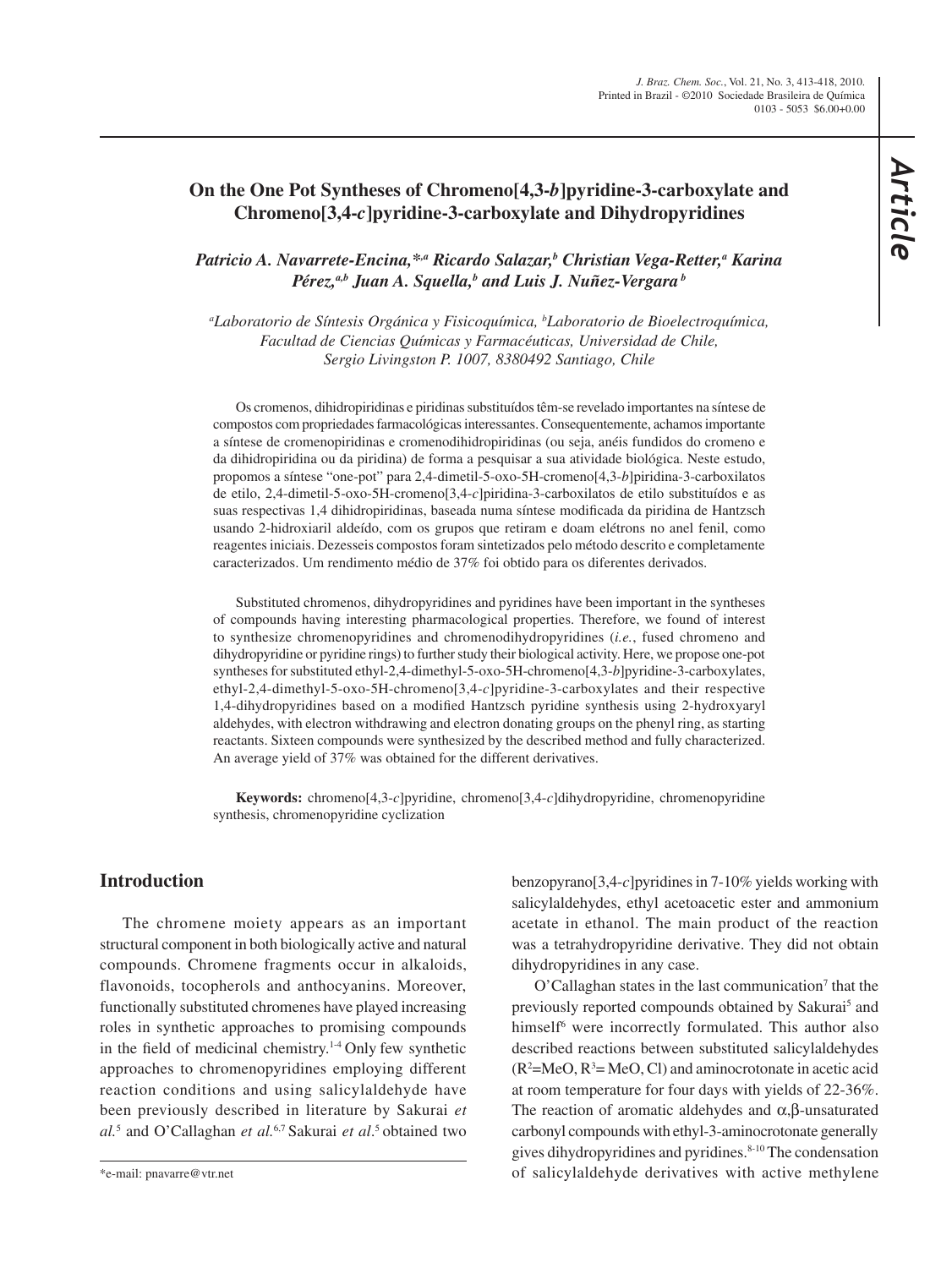compounds in the presence of ammonium acetate, pyridine, or piperidine usually leads to coumarins, $11$  or coumarin imines, which can be hydrolyzed to coumarins.<sup>12</sup> Here we propose a facile synthesis of 7,8,9-substituted-1 ethoxycarbonyl-2,4-dimethyl-5-oxo-5H-chromeno[4,3-*b*] pyridines; 7,8,9-substituted-1-ethoxycarbonyl-2,4 dimethyl-5-oxo-5H-chromeno[3,4-*c*]dihydropyridines and their respective pyridines in one easy step. Both, electroattracting and donating groups were tested as substituents on the phenyl ring of the molecules. The reaction may be applied to any aromatic aldehyde having a hydroxyl group at 2-position in the aromatic ring. The synthesized compounds are described in Table 1.

**Table 1.** Substitutions of synthesized chromenodihydropyridines and chromenopyridines

| Compound       | R <sup>1</sup>  | $\mathbb{R}^2$ | $R^3$           |
|----------------|-----------------|----------------|-----------------|
| 1a             | H               | H              | Η               |
| 1 <sub>b</sub> | H               | Н              | Br              |
| 2a             | H               | Н              | H               |
| 2 <sub>b</sub> | H               | Н              | Br              |
| 3a             | H               | H              | H               |
| 3 <sub>b</sub> | H               | H              | Br              |
| 3c             | Н               | OH             | Н               |
| 3d             | H               | H              | OH              |
| 3e             | Me              | Н              | H               |
| 3f             | NO <sub>2</sub> | H              | H               |
| 3g             | H               | MeO            | Η               |
| 3h             | H               | H              | Me              |
| 3i             | H               | Н              | MeO             |
| 3j             | Н               | Н              | NO <sub>2</sub> |
| 3k             | H               | Н              | Cl              |
| 31             | OH              | Н              | Η               |

## **Results and Discussion**

The key for the achievement of the products depends on the availability of an *ortho*-hydroxy group on the aromatic aldehyde. Reaction yields are comparable with total yields of previously described syntheses of chromenopyridines, starting either from an aldehyde or by using other synthetic strategies.<sup>12-15</sup>

The end product of the reaction is strongly dependent on the conditions of temperature, reactants and solvents used. In Table 2 are summarized the optimal reaction conditions for obtaining either [3,4-*c*]dihydropyridines or [4,3-*b*]pyridines moieties. We obtained the best results working always in anhydrous medium for obtaining both types of regioisomers.

Concerning the reactants and solvent used, if the reaction is carried out in acetic acid/absolute ethanol (1/1), aldehyde, ethyl acetoacetate and ammonium salts, the main product corresponds to the chromeno[3,4-*c*]dihydropyridine as it is shown in the synthesis of the non-substituted derivative chromeno[3,4-*c*]dihydropyridine (**1a**) and 9-bromochromeno[3,4-*c*]dihydropyridine (**1b**). These compounds can be easily oxidized to the corresponding chromeno[3,4-*c*] pyridines (**2a-b**). If the reaction is carried out in acetic acid, aldehyde and ethylaminocrotonate, the main products are the chromeno[4,3-*b*]pyridines (**3a-l**) (see Figure1 and Table 1).

It seems that working in pure glacial acetic acid favours the 1,4-amino addition to the coumarin moiety shown in step 3 (Figure 3) on the proposed mechanism of formation of the [4,3-*b*] compounds. Working with AcOH/EtOH (1:1) decreases the acidity of the medium favouring the 1,4 addition of the  $C_{\alpha}$  on the aminocrotonate to the coumarin system (Figure 2, step 3).



**Figure 1.** Synthetic pathways leading from hydroxyphenyl aldehydes to chromeno[4,3-*b*]pyridines (**3a-l**) and chromeno[3,4-*c*]pyridines (**2a-b**).

| Compound  | Solvent               | Temp $(^{\circ}C)$ | Time (h) |           | Yield $(\%)$ Comments                                                                                                                                                                                  |
|-----------|-----------------------|--------------------|----------|-----------|--------------------------------------------------------------------------------------------------------------------------------------------------------------------------------------------------------|
| $1a - 1b$ | ethanol/acetic acid   | reflux             | 8        | 14 - 34   | A dark, viscous oily mixture of products is obtained when using aqueous<br>ammonia solution instead of ammonium acetate. Increasing the time reaction<br>does not improve the yields of the syntheses. |
| $2a - 2b$ | Anhydrous acetic acid | 25                 |          | $50 - 66$ | Mild oxidation of dihydropyridines (1) to pyridines                                                                                                                                                    |
| $3a - 31$ | Anhydrous acetic acid | 60                 |          | $28 - 54$ | Decomposition when heating over 60 $^{\circ}$ C. Increasing the time reaction does<br>not improve the yields of the syntheses.                                                                         |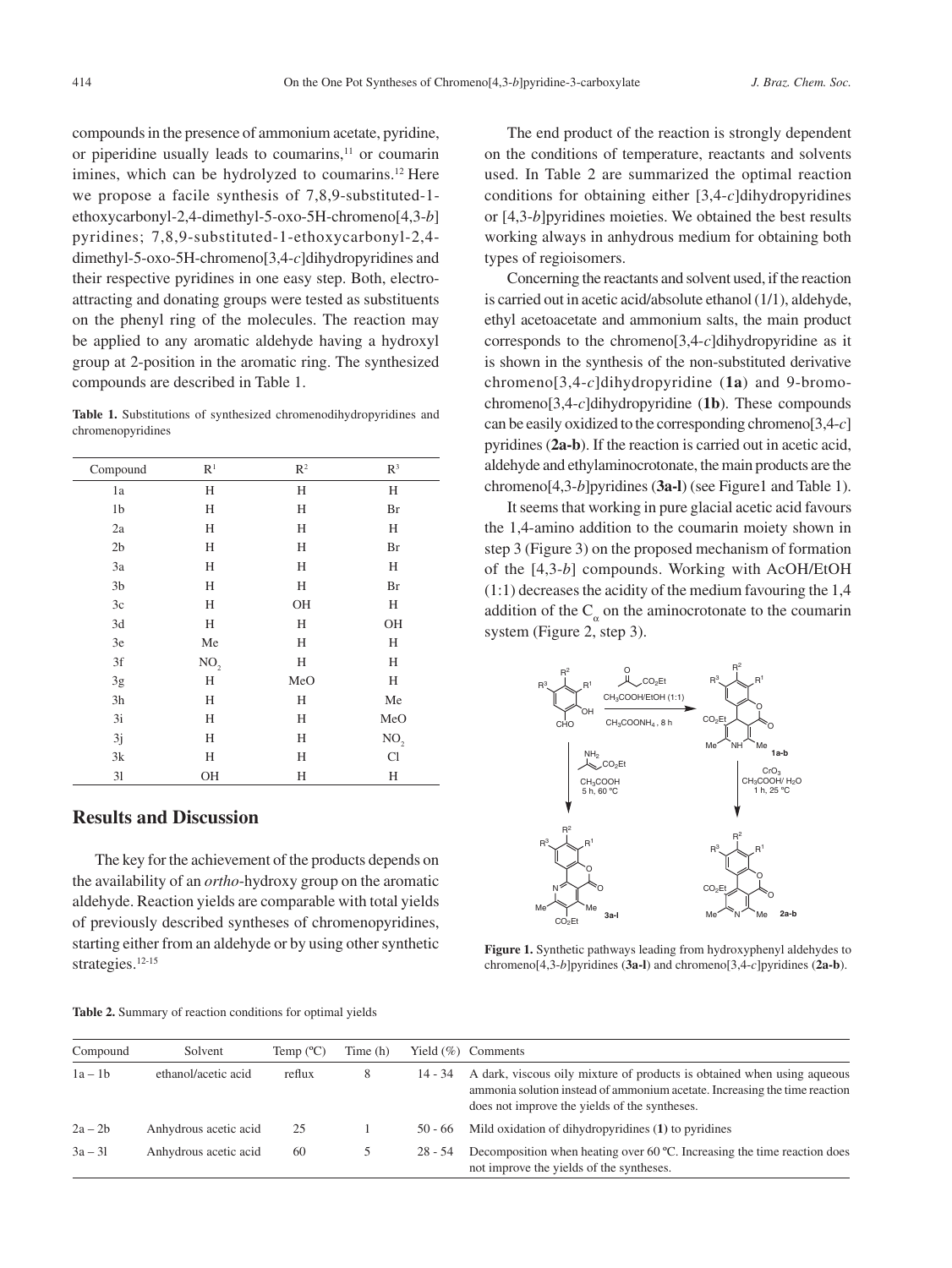

**Figure 2.** Mechanism proposal of chromeno[3,4-*c*]dihydropyridines formation.

A proposal for key intermediates leading from the aromatic aldehydes to chromenopyridines could be as follows (Scheme 1).

In a previous paper of O'Callaghan,<sup>7</sup> it was stated that heating the reactants in acetic acid solution destroys any 1,2-dihydropyridines which may be formed leaving 1,4-dihydropyridines as the only stable, isolable product. Our investigation shows, however, that heating a mixture of 2-hydroxy aromatic aldehydes with 3-aminocrotonates in anhydrous acetic acid yield the chromeno[4,3-*b*]pyridines instead. We tested the reaction with twelve 2-hydroxyaryl aldehydes with both electron donating and electron withdrawing groups as substituents in the aldehydes. The resulting chromenopyridines are shown in Table 1. It includes three previously synthesized chromeno pyridines by O'Callaghan himself and we compare their IR and <sup>1</sup>H NMR spectra for the compounds having R= 9-Cl (**3k**), R= 9-MeO (**3i**), R= 8-MeO (**3g**). Since, 1 H NMR and FT-IR spectra of synthesized compounds did not permit the discrimination between chromeno[4,3-*b*]pyridines and chromeno[3,4-*c*]pyridines derivatives, HMQC, HMBC and 13C NMR were applied to differentiate them. The HMQC spectrum permits us to correlate the protons with their respective carbon atoms. In the HMBC spectrum, the protons at carbons A and F (Figure 4), are coupled long range with the common quaternary carbons, C and D. This



**Figure 3.** Mechanism proposal of chromeno[4,3-*b*]pyridines formation.

**Scheme 1.** Proposal for key intermediates leading from the aldehydes to chromeno[3,4-*c*]dihydropyridines (Figure 2) and chromeno[4,3-*b*] pyridines (Figure 3).

coupling can only be observed in the chromeno[4,3-*b*] pyridine compounds ( **II** ) and therefore it is possible to differentiate between regioisomers **I** and **II**.



**Figure 4.** Regioisomers I and II.

#### **Experimental**

*Synthesis of ethyl substituted-2,4-dimethyl-5-oxo-5Hchromeno[3,4-c] dihydropyridine -3-carboxylates: general procedure*

To a mixture of 5 mmol of aldehyde and 15 mmol of ethyl acetoacetate in ethanol/acetic acid (1/1, 120 mL)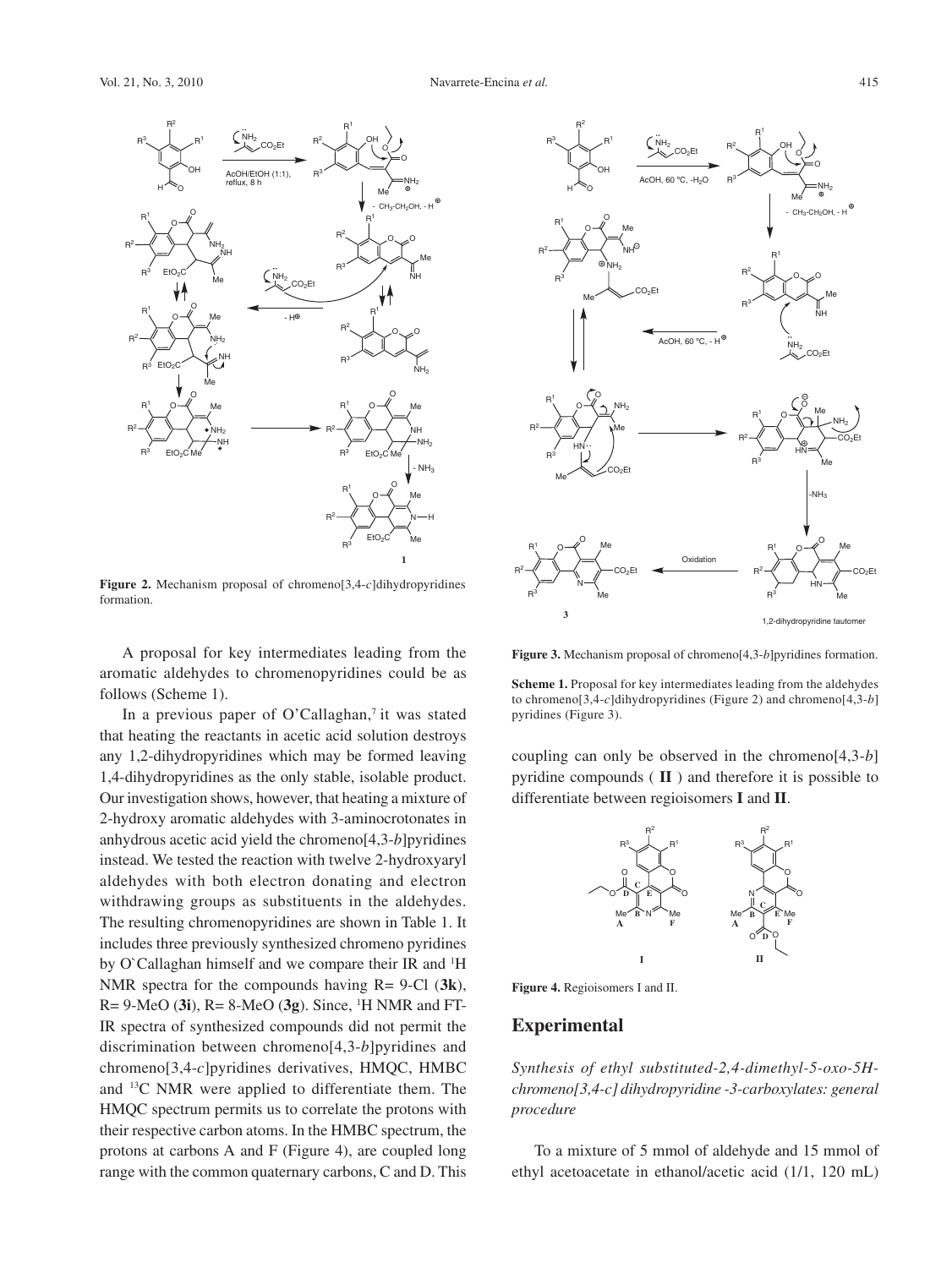is added an excess of ammonium acetate. The reaction mixture is refluxed under nitrogen during 8 h. The crude product is extracted with dichloromethane and purified using column chromatography (stationary phase: alumina, mobile phase:dichloromethane/ethyl acetate: 4/1).

### *Ethyl 2,4-dimethyl-5-oxo-5H-chromeno[3,4-c]dihydropyridine-1-carboxylate (1a)*

Physical Characterization: yield 34%, mp 275-277 ºC, IR (KBr) ν<sub>max</sub>/cm<sup>-1</sup>: 3301.8, 1695.5, 1621.0, 1500.8, 1383.3, 1307.2, 1224.5, 1194.6, 1128.6, 1078.9, 1022.1, 762.9, 473.8. <sup>1</sup>H NMR (300 MHz, DMSO-d<sub>6</sub>): 1.1 (t, 3H, CH<sub>2</sub>-CH<sub>3</sub>, J 7.2), 2.0 (s, 3H, -CH<sub>3</sub>), 2.2 (s, 3H, -CH<sub>3</sub>), 4.1 (m, 2H,  $-CH_2$ <sup>-</sup>, *J* 7.2), 4.7 (s, 1H, 10b-H), 6.9 (m, 4H, Ar-H), 8.8 (s, 1H, -NH). <sup>13</sup>C NMR (75 MHz, DMSO-d<sub>6</sub>)  $\delta$  14.54, 17.10, 18.76, 33.68, 59.63, 96.32, 97.48, 116.88, 124.14, 124.36, 127.62, 132.52, 146.08, 147.96, 150.28, 165.01, 167.57. Anal. Calc. for C<sub>17</sub>H<sub>17</sub>NO<sub>4</sub>: C, 68.22; H, 5.72; N, 4.68. Found: C, 68.10; H, 5.74; N, 4.69%.

### *Ethyl 9-Bromo-2,4-dimethyl-5-oxo-5H-chromeno[3,4-c] dihydropyridine-1-carboxylate (1b)*

Physical Characterization: yield 14%, mp 116-119 ºC, IR (KBr) v<sub>max</sub>/cm<sup>-1</sup>: 3321.2, 1698.7, 1497.0, 1304.2, 1226.1, 1192.8, 1074.6. <sup>1</sup>H NMR (300 MHz, DMSO-d<sub>6</sub>): 1.1 (t, 3H, -CH<sub>3</sub>, J 7.24), 2.0 (s, 3H, -CH<sub>3</sub>), 2.2 (s, 3H, -CH<sub>3</sub>), 4.0 (c, 2H,  $-CH_2$ <sup>-</sup>, *J* 7.24), 4.7 (s, 1H, 10b-H), 7.0 (m, 3H, Ar-H), 9.0 (s, 1H, -NH). <sup>13</sup>C NMR (75 MHz, DMSO-d<sub>6</sub>)  $\delta$  13.98, 16.31, 18.37, 33.34, 79.28, 78.99, 94.89, 96.34, 115.56, 118.63, 126.75, 129.79, 134.38, 146.14, 148.28, 149.04, 166.83. Anal. Calc. for  $C_{17}H_{16}NO_4Br$ : C, 53.99; H, 4.26; N, 3.70. Found: C, 54.11; H, 4.25; N, 3.69%.

### *Synthesis of ethyl substituted-2,4-dimethyl-5-oxo-5Hchromeno[3,4-c]pyridine-3-carboxylates: general procedure*

Chromium oxide (0.2 mg) in water (0.1 mL) is added to a solution of the dihydropyridine **1** (0.13 mmol) in acetic acid (1 mL). The mixture is stirred at room temperature for about 1 h. An excess of concentrated ammonium solution is added. The precipitate is collected and recrystallized from methanol.

### *Ethyl 2,4-dimethyl-5-oxo-5H-chromeno[3,4-c]pyridine-1 carboxylate (2a)*

Physical Characterization: yield 66.3%, m.p 137- 140 °C, IR (KBr) ν<sub>max</sub>/cm<sup>-1</sup>: 3425.4, 1742.8, 1608.4, 1550.5, 1443.1, 1287.1, 1234.8, 1192.3, 1087,9, 1018.2, 768.4. 1 H NMR (300 MHz, CDCl<sub>3</sub>) 1.4 (t, 3H, -CH<sub>3</sub>, *J* 7.2), 2.6 (s, 3H, -CH<sub>3</sub>), 3.1 (s, 3H, -CH<sub>3</sub>), 4.4 (c, 2H, -CH<sub>2</sub>-, *J* 7.24), 7.6  $(m, 4H, Ar-H)$ . <sup>13</sup>C NMR (75 MHz, CDCl<sub>3</sub>)  $\delta$  13.84, 22.94, 27.38, 62.43, 112.91, 115.49, 118.04, 121.80, 124.36, 125.76, 132.76, 139.77, 152.63, 159.16, 159.40, 164.55, 169.44. Anal. Calc. for C<sub>17</sub>H<sub>15</sub>NO<sub>4</sub>: C, 68.68; H, 5.09; N, 4.71. Found: C, 68.50; H, 5.08; N, 4.69%.

## *Ethyl 9-Bromo-2,4-dimethyl-5-oxo-5H-chromeno[3,4-c] pyridine-1-carboxylate (2b)*

Physical Characterization: yield 50.1%, m.p 125- 128 °C, IR (KBr) ν<sub>max</sub>/cm<sup>-1</sup>: 3390.0, 1730.5, 1607.2, 1570.5, 1453.3, 1290.0, 1180.3, 1056,5, 1015.0. 1 H NMR (300 MHz, CDCl<sub>3</sub>) 1.5 (t, 3H, -CH<sub>3</sub>, *J* 7.2), 2.7 (s, 3H, -CH<sub>3</sub>), 3.1 (s, 3H, -CH<sub>3</sub>), 4.5 (c, 2H,-CH<sub>2</sub>-, *J* 7.24), 7.8 (m, 3H, Ar-H). <sup>13</sup>C NMR (75 MHz, CDCl<sub>3</sub>)  $\delta$  13.89, 23.01, 27.58, 62.68, 112.96, 115.69, 118.54, 122.03, 124.41, 124.65, 134.76, 140.27, 153.01, 159.98, 160.01, 164.97, 170.11. Anal. Calc. for  $C_{17}H_{14}NO_4Br$ : C, 54.28; H, 3.75; N, 3.72. Found: C, 54.31; H, 3.74; N, 3.73%.

### *Synthesis of ethyl 7,8,9-substituted-2,4-dimethyl-5-oxo-5Hchromeno[4,3-b]pyridine-3-carboxylates: general procedure*

14.5 mmol of the respective aldehyde were weighed and dissolved in 8 mL of glacial acetic acid. This solution is added drop to drop over a mixture previously prepared of 3.74 g (29 mmol) of ethyl-3-aminocrotonate in 4 mL of glacial acetic acid. The mixture is warmed, not exceeding a temperature of 60 ºC, for 5 h with constant stirring. The formation of a precipitate was observed. The solution is left at room temperature during 12 h to assure that all the product precipitates. The precipitate is filtered off and recrystallized in ethanol. The pale yellow coloured precipitate is filtered, washed with EtOH/ $H_2O$ : 1/1 and oven dried at 50 °C.

#### *Ethyl 2,4-dimethyl-5-oxo-5H-chromeno[4,3-b]pyridine-3-carboxylate (3a)*

Physical Characterization: yield 54%, mp 114-117 ºC, IR (KBr) v<sub>max</sub>/cm<sup>-1</sup>: 3444.2, 3030, 1731.7, 1448.3, 762.90. H NMR (300 MHz, acetone-d<sub>6</sub>) 1.3 (t, 3H, -CH<sub>3</sub>, *J* 7.24), 2.5 (s, 3H, -CH<sub>3</sub>), 2.6 (s, 3H, -CH<sub>3</sub>), 4.37 (c, 2H, -CH<sub>2</sub>-, *J* 7.24), 7.81 (m, 4H, Ar-H). <sup>13</sup>C NMR (75 MHz, acetone-d<sub>6</sub>)  $\delta$ 13.80, 18.83, 23.23, 62.08, 114.35, 116.69, 119.25, 124.72, 125.52, 132.79, 149.65, 152.26, 153.04, 159.56, 159.80, 160.33, 167.70. Anal. Calc. for  $C_{17}H_{15}NO_4$ : C, 68.68; H, 5.09; N, 4.71. Found: C, 68.48; H, 5.10; N, 4.70%.

#### *Ethyl 9-bromo-2,4-dimethyl-5-oxo-5H-chromeno[4,3-b] pyridine-3-carboxylate (3b)*

Physical Characterization: yield 40%, mp 178-180 ºC, IR (KBr) ν<sub>max</sub>/cm<sup>-1</sup>: 3435.8, 3071.4, 2987.2, 1735.6, 1726, 1594.8, 1565.3, 1551.1, 1443.8, 1382.1, 1281.2, 1225.2, 1191.2, 1018.9, 831.1. <sup>1</sup>H NMR (300 MHz, CDCl<sub>3</sub>-d<sub>1</sub>) 1.37 (t, 3H, -CH<sub>3</sub>, J 7.13), 2.62 (s, 3H, -CH<sub>3</sub>), 2.73 (s, 3H, -CH<sub>3</sub>),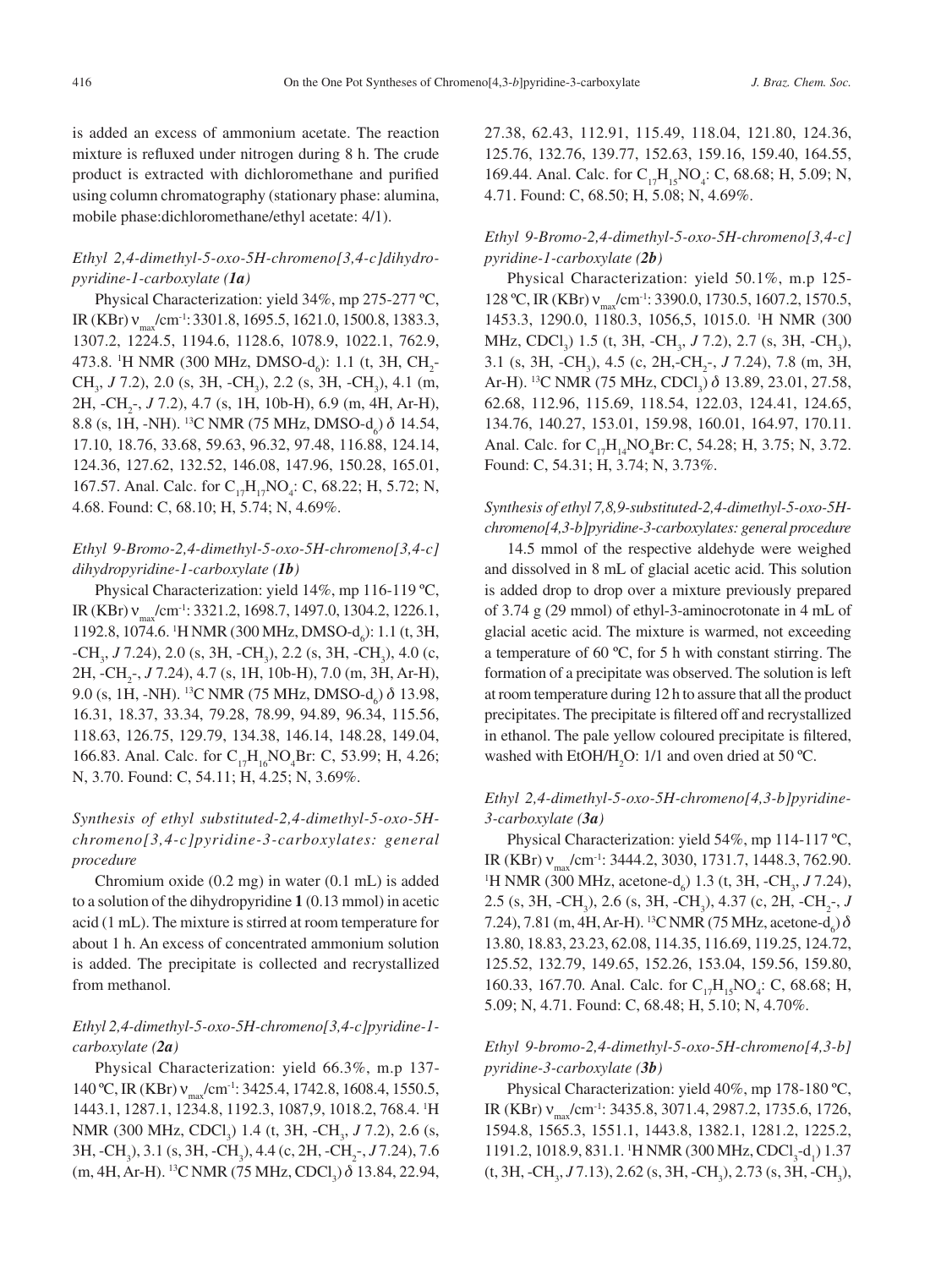4.42 (q, 2H, -CH<sub>2</sub>-, *J* 7.15), 7.15 (m, 3H, Ar-H). <sup>13</sup>C NMR  $(75 \text{ MHz}, \text{CDCl}_3\text{-d}_1) \delta 13.2, 18.3, 22.7, 61.1, 112.8, 116.5,$ 117.3, 119.5, 127, 131.2, 134, 148.9, 149.9, 150.4, 158.2, 159.8, 168.5. Anal. Calc. for  $C_{17}H_{14}BrNO_4$ : C, 54.27; H, 3.75; N, 3.72. Found: C, 53.20; H, 3.76; N, 3.31%.

### *Ethyl 8-hydroxy-2,4-dimethyl-5-oxo-5H-chromeno[4,3-b] pyridine-3-carboxylate (3c)*

Physical Characterization: yield 40%, mp 195 ºC, IR (KBr) v<sub>max</sub>/cm<sup>-1</sup>: 3330.4, 2998.7, 2984.3, 2936.1, 2917.7, 1724.0, 1699.0, 1629.5, 1565.9, 1441.5, 1241.9. 1 H NMR (300 MHz, DMSO-d<sub>6</sub>) 1.35 (t, 3H, -CH<sub>3</sub>, *J* 7,29), 2.5 (s, 3H, -CH<sub>3</sub>), 2.6 (s, 3H, -CH<sub>3</sub>), 4.4 (q, 2H, -CH<sub>2</sub>-, *J* 7.29), 7.5 (m, 3H, Ar-H), 10.54 (s, 1H, -OH). 13C NMR (75 MHz, DMSO-d<sub>6</sub>) δ 12.9, 17.9, 22.4, 60.8, 100.1, 109.3, 110.8, 112.3, 125.4, 128.8, 147.9, 151.0, 152.7, 158.6, 160.7, 166.4, 166.9. Anal. Calc. for  $C_{17}H_{15}NO_5$ : C, 65.16; H, 4.83; N, 4.47. Found: C, 64.67; H, 4.96; N, 4.84%.

### *Ethyl 9-hydroxy-2,4-dimethyl-5-oxo-5H-chromeno[4,3-b] pyridine-3-carboxylate (3d)*

Physical Characterization: yield 35%, mp 247-249 ºC, IR (KBr)  $v_{\text{max}}$ /cm<sup>-1</sup>: 3253.3, 3073.0, 2984.3, 2936.1, 1726.0, 1686.4, 1612.2, 1554.3, 1463.7, 1400.1, 1364.4, 1344.1, 1231.3, 1187.9, 1102.1, 1027.9, 819.6, 619.0. 1 H NMR (300 MHz, DMSO-d<sub>6</sub>) 1.35 (t, 3H, -CH<sub>3</sub>, *J* 7.29), 2.55 (s, 3H, -CH<sub>3</sub>), 2.62 (s, 3H, -CH<sub>3</sub>), 4.43 (q, 2H, -CH<sub>2</sub>-, *J* 7.29), 7.4 (m, 3H, Ar-H), 9.7 (s, 1H, -OH). <sup>13</sup>C NMR (75 MHz, DMSO-d<sub>6</sub>) d 14.34, 19.36, 23.77, 62.34, 109.49, 114.06, 117.8, 119.38, 121.00, 131.45, 145.84, 149.34, 151.88, 154.48, 159.82, 167.70, 168.46. Anal. Calc. for  $C_{17}H_{15}NO_5$ : C, 65.16; H, 4.83; N, 4.47. Found: C, 63.86; H, 4.89; N, 4.56%.

### *Ethyl 7-methyl-2,4-dimethyl-5-oxo-5H-chromeno[4,3-b] pyridine-3-carboxylate (3e)*

Physical Characterization: yield 29%, mp 114-116 ºC, IR (KBr) v<sub>max</sub>/cm<sup>-1</sup>: 3030, 2962, 1722.9, 1550, 1226.6, 779.9. <sup>1</sup>H NMR (300 MHz, CDCl<sub>3</sub>) 1.44 (t, 3H, -CH3), 2.469 (s, 3H, -CH<sub>3</sub>), 2.670 (s, 3H, -CH<sub>3</sub>), 2.79 (s, 3H, -CH<sub>3</sub>), 4.499 (c, 2H, -CH<sub>2</sub>-), 7.67 (m, 3H, Ar-H). <sup>13</sup>C NMR (75 MHz, CDCl<sub>3</sub>)  $\delta$  13.70, 15.11, 18.91, 20.48, 23.29, 61.51, 113.02, 118.30, 124.64, 124.88, 131.06, 133.08, 149.37, 150.23, 151.86, 159.74, 159.86, 167.58. Anal. Calc. for  $C_{18}H_{17}O_4$ : C, 69.44; H, 5.50; N, 4.50; O, 20.56. Found: C, 68.47; H, 6.11; N, 4.16%.

#### *Ethyl 7-nitro-2,4-dimethyl-5-oxo-5H-chromeno[4,3-b] pyridine-3-carboxylate (3f)*

Physical Characterization: yield 28%, mp 184-185 ºC, IR (KBr) v<sub>max</sub>/cm<sup>-1</sup>: 3030, 2962, 1743.6, 1564.4, 1466.2, 1285.6, 798.4. <sup>1</sup>H NMR (300 MHz, CDCl<sub>3</sub>) 1.38 (t, 3H,

 $-CH_3$ ), 2.63 (s, 3H,  $-CH_3$ ), 2.73 (s, 3H,  $-CH_3$ ), 4.45 (c, 2H, -CH<sub>2</sub>-), 7.39 (t, 1H, Ar-H), 8.06 (d, 1H, Ar-H), 8.86 (d, 1H, Ar-H). <sup>13</sup>C NMR (75 MHz, CDCl<sub>3</sub>)  $\delta$  13.12, 17.37, 18.24, 22.75, 57.38, 61.28, 112.79, 120.19, 122.72, 126.77, 129.66, 131.77, 144.22, 149.24, 149.66, 160.33, 166.49. Anal. Calc. for C<sub>17</sub>H<sub>14</sub>N2O6: C, 59.65; H, 4.12; N, 8.18; O, 28.04. Found: C, 59.23; H, 4.25; N, 8.03%.

#### *Ethyl 8-methoxy-2,4-dimethyl-5-oxo-5H-chromeno [4,3-b]pyridine-3-carboxylate (3g)*

Physical Characterization: yield 40%, mp 137-138 ºC, IR (KBr) v<sub>max</sub>/cm<sup>-1</sup>: 3030, 2962, 1722, 1442.9, 1342.0, 799.2. <sup>1</sup>H NMR (300 MHz, CDCl<sub>3</sub>) 1.44 (t, 3H, -CH<sub>3</sub>), 2.64 (s, 3H, -CH<sub>3</sub>), 2.76 (s, 3H, -CH<sub>3</sub>), 3.89 (s, 3H, -CH<sub>3</sub>), 4.49 (c, 2H, -CH<sub>2</sub>-), 7.37 (m, 3H, Ar-H). <sup>13</sup>C NMR (75 MHz, CDCl<sub>3</sub>)  $\delta$  13.18, 18.37, 22.78, 54.72, 60.96, 99.25, 111.14, 111.20, 111.61, 125.60, 129.65, 148.85, 151.51, 153.01, 159.54, 159.88, 162.12, 167.21. Anal. Calc. for  $C_{18}H_{17}NO_5$ : C, 66.05; H, 5.23; N, 4.28. Found: C, 64.59; H, 5.39; N, 4.21%.

#### *Ethyl 9-methyl-2,4-dimethyl-5-oxo-5H-chromeno[4,3-b] pyridine-3-carboxylate (3h)*

Physical Characterization: yield 37%, mp 114-116 ºC, IR  $(KBr)$   $v_{max}/cm^{-1}$ : 3030, 2962, 1724.8, 1569.8, 809.4. <sup>1</sup>H NMR  $(300 \text{ MHz}, \text{CDCl}_3)$  1.44 (t, 3H; -CH<sub>3</sub>), 2.44 (s, 3H, -CH<sub>3</sub>), 2.66 (s, 3H, -CH<sub>3</sub>), 2.77 (s, 3H, -CH<sub>3</sub>), 4.49 (c, 2H, -CH<sub>2</sub>-), 7.59 (m, 3H, Ar-H). <sup>13</sup>C NMR (75 MHz, CDCl<sub>3</sub>)  $\delta$  13.70, 18.91, 20.48, 23.23, 61.51, 113.25, 115.83, 118.07, 124.64, 131.06, 132.80, 133.72, 149.37, 150.23, 151.86, 159.74, 159.86, 167.58. Anal. Calc. for  $C_{18}H_{17}O_4$ : C, 69.44; H, 5.50; N, 4.50; O, 20.56. Found: C, 68.47; H, 6.11; N, 4.16%.

### *Ethyl 9-methoxy-2,4-dimethyl-5-oxo-5H-chromeno[4,3-b] pyridine-3-carboxylate (3i)*

Physical Characterization: yield 36%, mp 170-171 °C, IR (KBr) ν<sub>max</sub>/cm<sup>-1</sup>: 3423, 3085.6, 2994.3, 1722.1, 1609, 1568.5, 1552.4, 1495.9, 1281.2, 1255.4, 1222, 1189.9, 1137.2, 1096.7, 1020.8, 819.6. 1 H NMR (300 MHz, CDCl<sub>3</sub>-d<sub>1</sub>) 1.46 (t, 3H, -CH<sub>3</sub>, *J* 7.01), 2.70 (s, 3H, -CH<sub>3</sub>), 2.81 (s, 3H, -CH<sub>3</sub>), 3.85 (s, 3H, -OCH<sub>3</sub>), 4.5 (q, 2H, -CH<sub>2</sub>-, *J* 7.14), 7.49 (m, 3H, Ar-H). <sup>13</sup>C NMR (75 MHz, CDCl<sub>3</sub>-d<sub>1</sub>) d 13.70, 18.95, 23.26, 55.43, 61.56, 106.47, 113.34, 117.28, 118.98, 120.21, 131.28, 146.59, 149.49, 151.70, 155.92, 159.80, 159.90, 167.61. Anal. Calc. for  $C_{18}H_{17}NO_5$ : C, 66.05; H, 5.23; N, 4.28. Found: C, 64.42; H, 5.58; N, 3.81%.

### *Ethyl 9-nitro-2,4-dimethyl-5-oxo-5H-chromeno[4,3-b] pyridine-3-carboxylate (3j)*

Physical Characterization: yield 32%, mp 209-210 ºC, IR (KBr) ν<sub>max</sub>/cm<sup>-1</sup>: 3083.2, 2998,6, 1749.2, 1731.5, 1602.5,